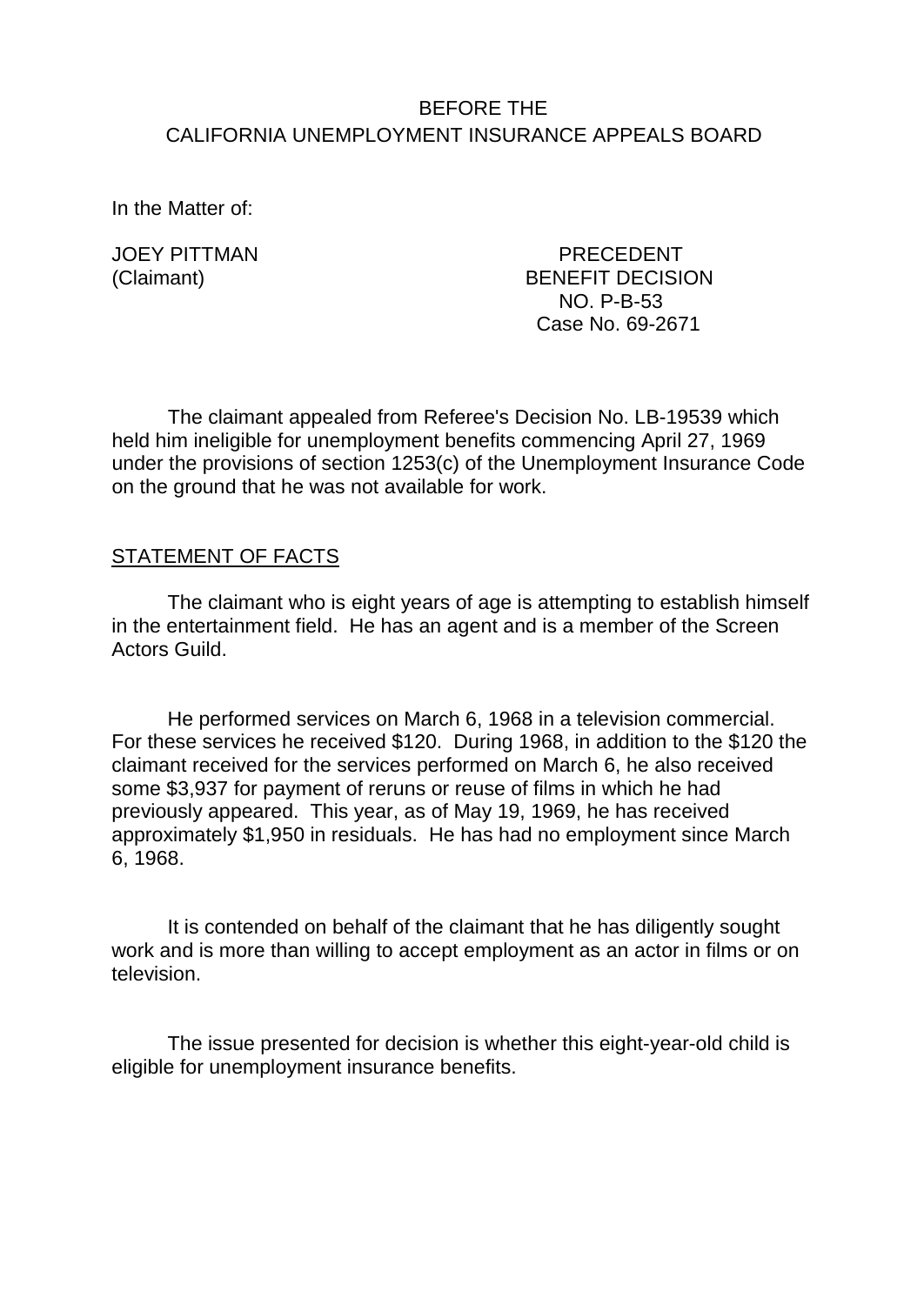#### REASONS FOR DECISION

It should be stated at the outset that eligibility for unemployment benefits is not dependent upon the age of the claimant but is dependent on whether or not he meets all of the eligibility requirements of the Unemployment Insurance Code. One such requirement is found in section 1253(c) of the code which reads in part as follows:

"1253. An unemployed individual is eligible to receive unemployment compensation benefits with respect to any week only if . . .

\* \* \*

"(c) He was . . . available for work for that week."

What constitutes availability for work is largely a question of fact. Each case must rest upon its own facts and no one prescribed set of rules can be compiled to cover every individual claim in every situation. However, it is generally accepted that in order to show that a claimant is available for work there must be a finding that the claimant is attached to a labor market where there is a reasonable demand for his services.

Certainly there is a labor market in the Southern California area for motion picture and television actors, and there is no question that the claimant is anxious to secure such employment. However, availability for work cannot be measured entirely by a person's willingness to work, although willingness to work is an indispensable factor in determining availability. The record in this case shows that the claimant has had but one day's work in over a year. This one day's employment in a 12-month period does not show, in our opinion, that there is a reasonable attachment of the claimant to the labor market which exists in the area.

We do not believe that residual payments in and of themselves establish an attachment to the current labor market. Although the claimant received considerable income during 1968 and the first part of 1969, this income was in the form of residual payments which, while constituting wages, did not constitute the payment for services currently being performed. It was payment for services previously rendered.

Accordingly, the claimant does not meet the eligibility requirements of section 1253(c) of the code.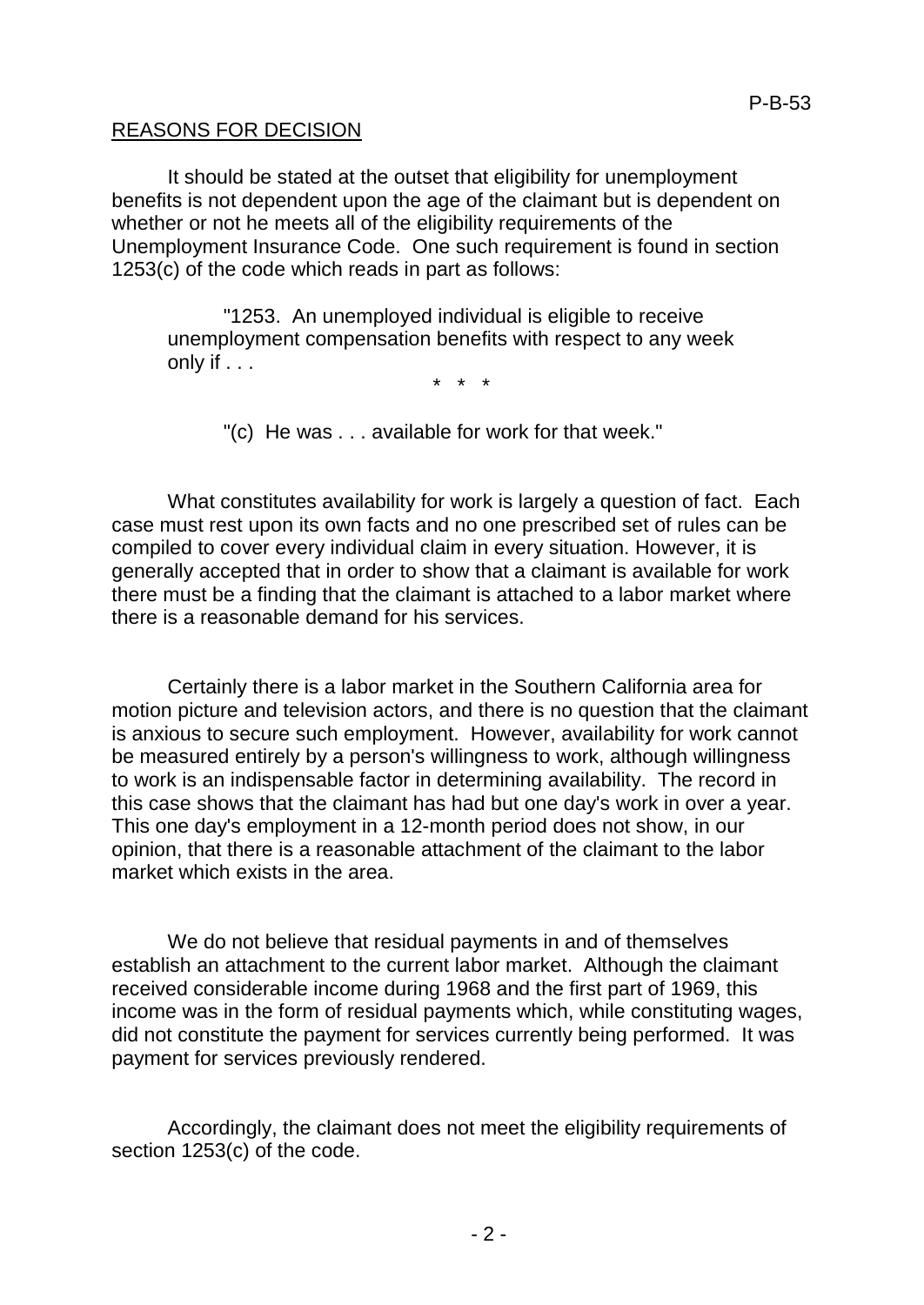# **DECISION**

The decision of the referee is affirmed. The claimant is ineligible for benefits under section 1253(c) of the code and benefits are denied commencing April 27, 1969.

Sacramento, California, September 30, 1969.

## CALIFORNIA UNEMPLOYMENT INSURANCE APPEALS BOARD

ROBERT W. SIGG, Chairman

LOWELL NELSON

CLAUDE MINARD

JOHN B. WEISS

DON BLEWETT